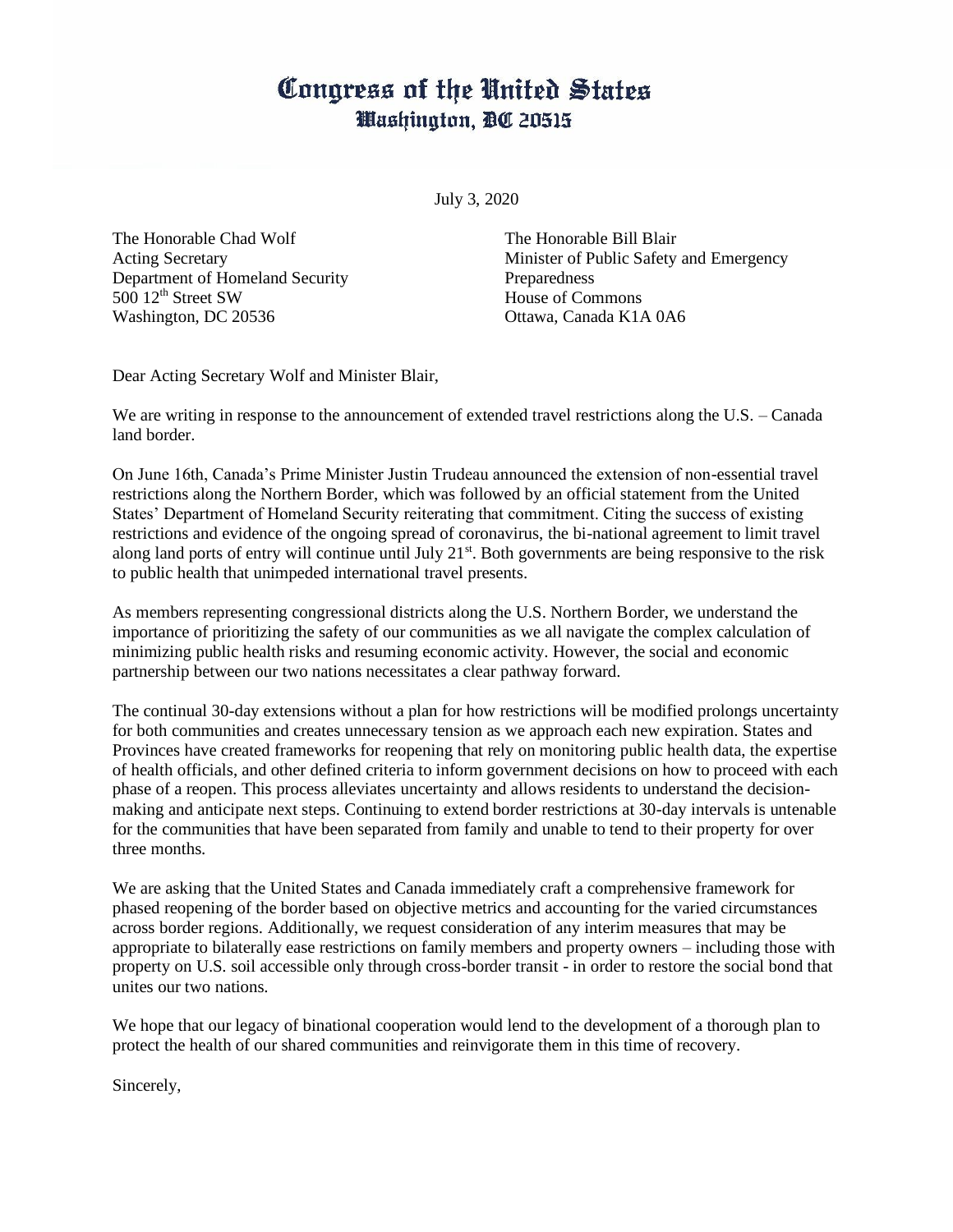Congress of the United States Washington, DC 20515

BRIAN HIGGINS MEMBER OF CONGRESS

Jacoph D. marelle

JOSEPH D. MORELLE MEMBER OF CONGRESS

anthon Bindii

ANTHONY BRINDISI MEMBER OF CONGRESS

PETE STAUBER MEMBER OF CONGRESS

PAUL MITCHELL MEMBER OF CONGRESS

lin M. St

ELISE STEFANIK MEMBER OF CONGRESS

PETER WELCH MEMBER OF CONGRESS

CHELLIE PINGREE MEMBER OF CONGRESS

DEBBIE DINGELL MEMBER OF CONGRESS

CATHY MCMORRIS RODGERS MEMBER OF CONGRESS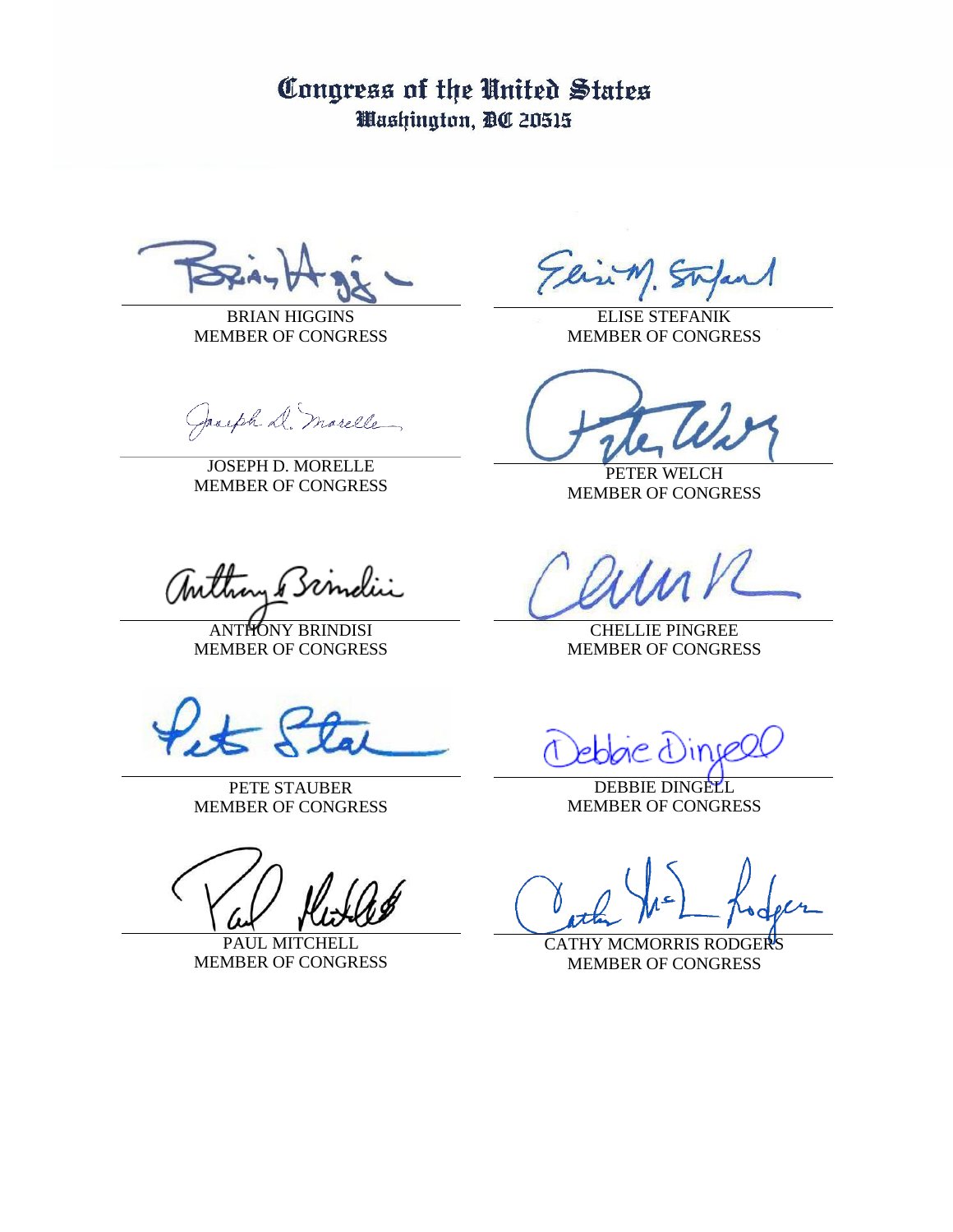## Congress of the United States Washington, DC 20515

DAN NEWHOUSE MEMBER OF CONGRESS

TOM REED MEMBER OF CONGRESS

DAVID P. JOYC MEMBER OF CONGRESS

DEREK KILMER

MEMBER OF CONGRESS

KELLY ARMSTRONG MEMBER OF CONGRESS

JACK BERGMAN MEMBER OF CONGRESS

tim.

ANN MCLANE KUSTER MEMBER OF CONGRESS

GREG GIANFORTE MEMBER OF CONGRESS

the .

ROBERT E. LATTA MEMBER OF CONGRESS

JOHN KATKO MEMBER OF CONGRESS